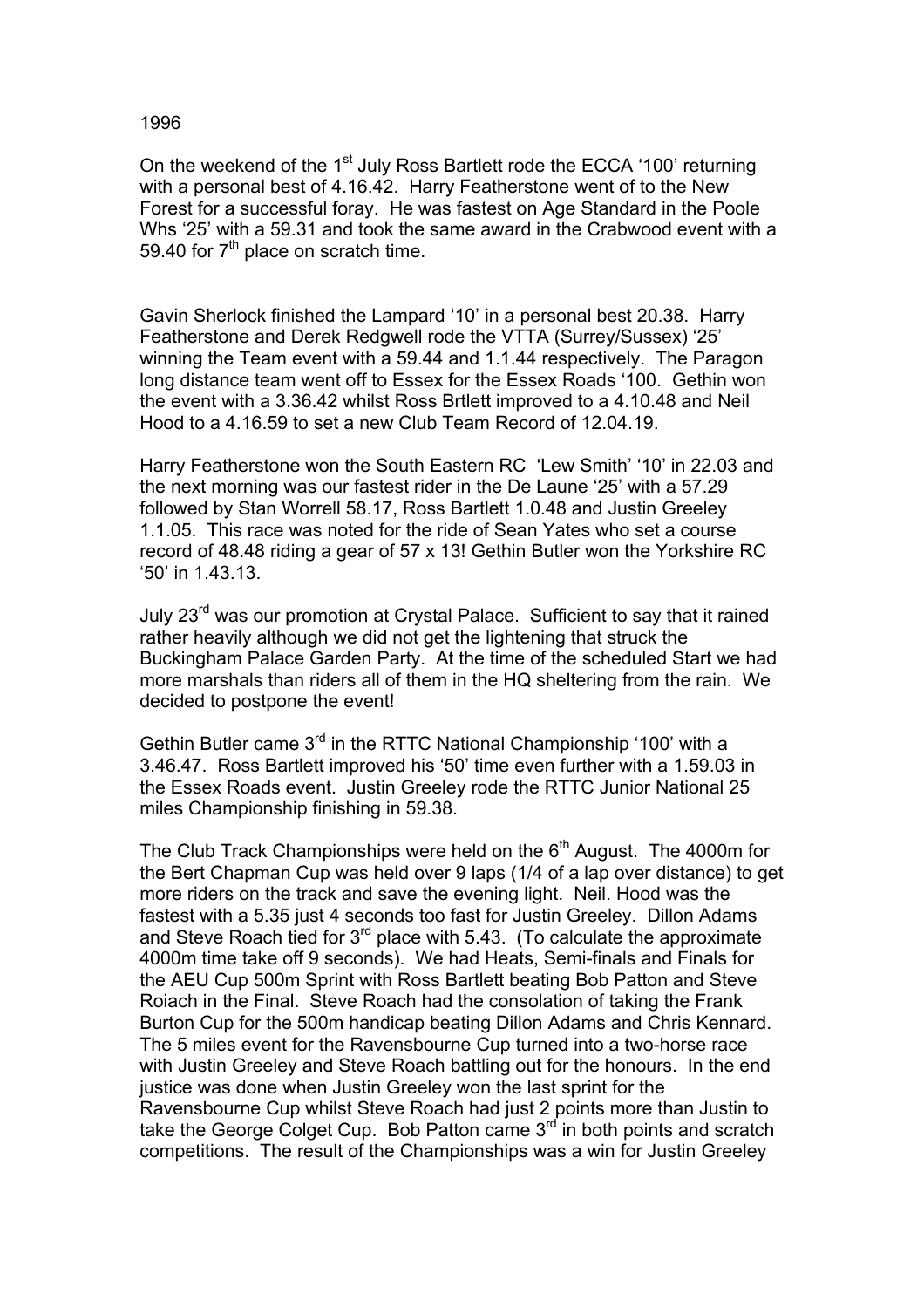with 5 points from Steven Roach (4 points) and a tie between Bob Patton and Neil Hood for 3<sup>rd</sup> place.

Riding the North Mids 12-hour event Gethin Butler ran out time with 296.64 miles the second further distance ever covered in 12 hours. This was a new Club Record and it won the event by 22 miles. Ross Bartlett took  $3<sup>rd</sup>$  place in the Sussex CA 12 hours event with a 251.75 for another personal best. Paul Keyse did a personal best in the Hemel Hempstead '10' of 22.32 whilst Gavin Sherlock also improved. His event was the St Neots '25' and he recorded a 54.25. In the Surrey League road race Allison Butler, Justin Greeley and Simon Richardson finished  $19<sup>th</sup>$ ,  $17<sup>th</sup>$  and  $22<sup>nd</sup>$  respectively.

Dave Adams returned a personal best in the CDCA '10; on the 16<sup>th</sup> August and Justin Greeley was fastest Junior in the Eastbourne '25' with a 58.51. The others were riding the Surrey League race at South Nutfield with Ray Puttick finishing in 6<sup>th</sup> place, Justin Greeley 10<sup>th</sup>, Simon Richardson 11<sup>th</sup>, Kelvin Morrison 13<sup>th</sup>, Allison Butler 14<sup>th</sup> and Steve Roach 25<sup>th</sup>.

On August 23rd the Club held a World Championship riders Meeting. It was a tremendous effort by John Dennis and his willing helpers that 2 hours of racing was held to a very tight schedule. Providing a pool of pushers-off ensured no delay between heats and proved an excellent innovation only to be expected at a Paragon promotion.

Ainars Kiksis (Latvia), a former Junior World Champion won the Grand Prix of London Sprint from Harumi Honda (Japan) and local man Rob Jeffries (Brixton Cycles) in 3rd place. The GB team won the Olympic Sprint over 3 laps. Rob Hayles (Ambrosia) won the Elimination race and the Harry Grant Cup for the 10km Scratch. The prospective GB 4000m Pursuit team won their event with a classy 4.30.5 on this windy evening. The Paragon interest during the evening was in a 15 laps Pursuit race between Gary Dighton (Manchester Whs), who was BBAR winner in 1990 and has some excellent 100-mile times to his credit, and our own Gethin Butler who was, on the evening, leading the BBAR tables for 1996. Both riders were within a second of each other changing positions as they were alternatively helped and hindered by the wind. Eventually Gethin pulled away to win by about a quarter of a lap.

After the event a gathering of past and present members mingled with the competitors in the Stadium bar for a social supper and chin-wag.

The only time we have for the 26<sup>th</sup> August is Steve Vandyke finishing with a personal best of 1.3.12 in the Old Portlians '25'.

On the 2<sup>nd</sup> September Justin Greeley improved his best '50' to 1.56.12 whilst Allison Butler broke the Club Ladies Record for 100 miles with a 4.43.51 in the SCCU event and was 1<sup>st</sup> lady in the race as well. Our new lady member Sue Blackwell rode the Redmon '10' finishing in 31.53.

Stan Worrell did the ride of his life in the Redbridge '25' on the 16<sup>th</sup> September improving by 2.42 with an excellent 52.54. Harry Featherstone was also in